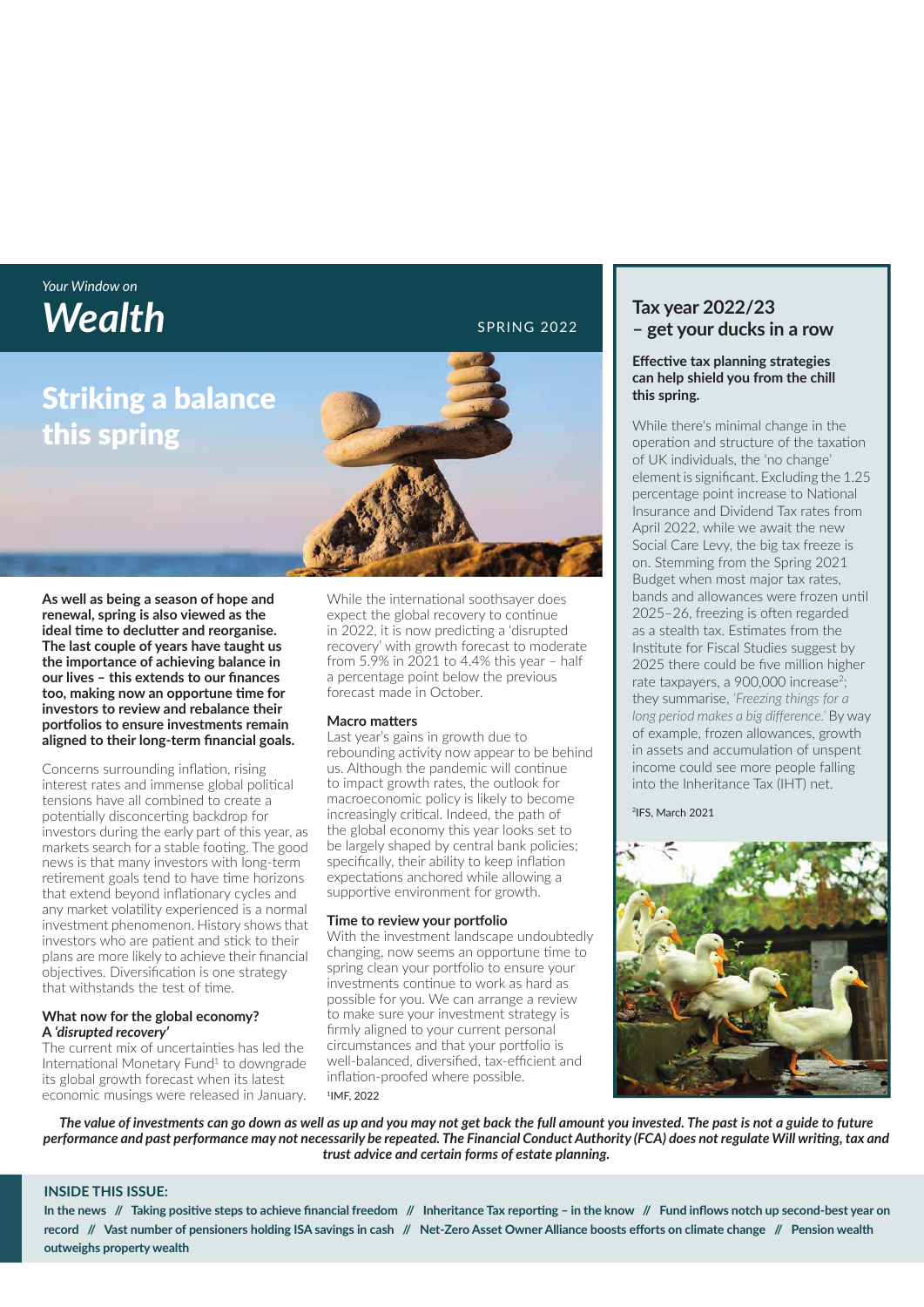

### **Cautious optimism over 2022 dividend growth**

A recent report3 has revealed a dramatic rebound in UK dividends in 2021, increasing 46.1% last year to total £94.1bn. This figure was boosted by a record £16.9bn in special dividends, three times the normal level. For 2022, the report expects underlying growth of 5% to bring total payouts to £81bn, with banks and oil companies expected to be the main contributors. Expectations are that special dividends are likely to be much lower this year. Despite headwinds such as inflation and new COVID variants. Managing Director of Corporate Markets EMEA at Link Group Ian Stokes believes, *"The recovery in UK dividends is not complete, but the easiest part of the catch up is now behind us… As the pandemic conti nues, it would be easy to take a* knife to our expectations for *dividends for the coming year. We are, however, cauti ously opti misti c that most sectors can deliver growth."*

### **Huge numbers risking a double tax hit on their pension**

Data from the Financial Conduct Authority4 shows that the number of pension pots accessed for the first time in 2020-21 totalled 596,080; the number fully withdrawn totalled 341,404. Only 33% of consumers taking money from their pension for the first time took regulated advice. People cashing in pension pots without taking advice could be putting themselves at risk of paying more tax, and those cashing in pots in one go could pay up to 45% Income Tax on part of their withdrawal, while also losing Inheritance Tax protection.

3Link Group, 2022, 4FCA, Dec 2021



# Taking positive steps to achieve financial freedom

**When are you thinking of retiring? With** many pre-retirees reassessing their lives and priorities in the wake of the pandemic. **there really is a seismic shift for many people towards achieving life balance.**  People need a plan to flex with their changing aspirations - it's become more **about living life rather than going through**  the motions of the daily grind.

With earlier retirement a serious consideration for many seeking balance, a quarter of Brits who aspire to retire early feel that age 60 is the optimum time to do so $5$ .

#### **Embracing a new lifestyle**

What really makes you happy? If you're planning to celebrate your 60th birthday by saying 'goodbye' to working life, it's good to know that 68% of people report an increase in overall happiness as a result of retiring early, with 44% of early retirees reporting their family relationships improved and 34% citing improvements in their friendships. From a health perspective, 57% of early retiree respondents report a boost to their mental wellbeing, with 50% believing their physical wellbeing has improved.

#### **Driving force**

Nearly a third (32%) of people who retired early or plan to do so are driven by the desire 'to enjoy more freedom while still being physically fit and well enough to enjoy it.'

Other factors driving people to pursue early retirement include financial security (26%), reassessing priorities and what's important to them in life (23%), wishing to spend more time with family (20%), finding they are either 'tired or bored' of working (19%). Stress is also a contributing factor that 19% of respondents are keen to irradicate.

#### **Pause for thought**

With a sizable 24% of people returning to work after retiring because they experience financial issues, careful planning is essential. Interestingly, 47% of retirees found that their finances worsened and only 22% felt they benefited financially from their decision to retire early.

#### **Positive steps to financial freedom**

People cite steps toward making early retirement achievable like paying off a mortgage (30%), saving little and often (29%), saving extra when they receive a pay rise or bonus (19%) and receiving an inheritance (14%).

We're here to reassure you that happiness doesn't need to come at a cost when retiring early. Although it's very important to be realistic, with meticulous planning and careful consideration, we can assess and develop a robust plan to align and flex with your changing requirements and priorities.

5Aviva, Dec 2021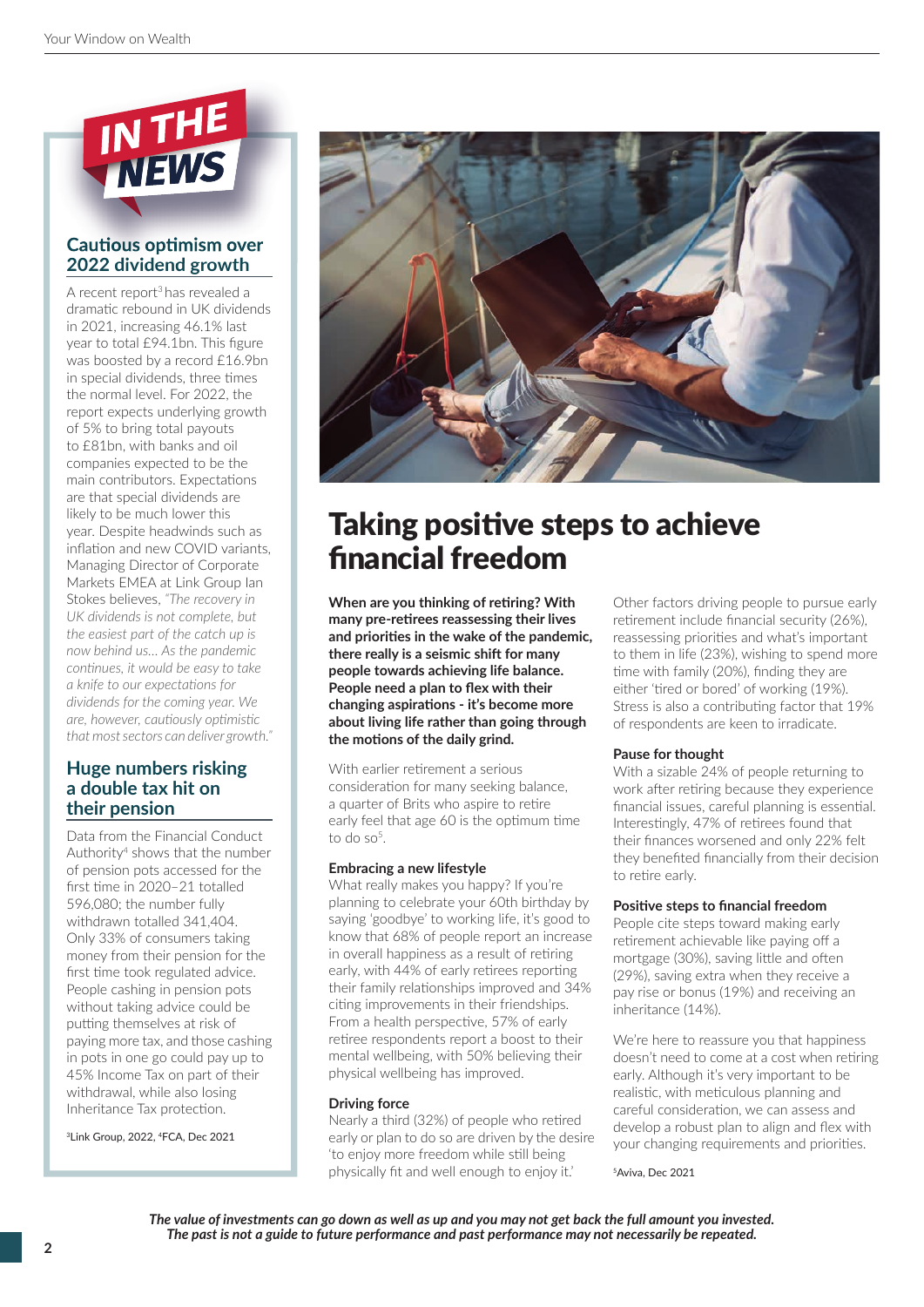# Inheritance Tax reporting  $-$  in the know

**Keeping up to date with tax changes can be challenging and you may have missed this one**  in relation to the reporting of Inheritance Tax (IHT), especially as it's not something most of us will deal with very often.

#### **Excepted estates**

The changes came in at the start of the year and apply to the estate of anyone who dies on or after 1 January 2022. Now, before you make a report to HM Revenue and Customs (HMRC) you need to check whether the estate is an 'excepted estate' to make sure you complete the right forms.

There are several reasons why an estate may now be classified as 'excepted':

- The estate has a value below the current IHT threshold (£325,000 for one person)
- Any unused threshold is being transferred from a spouse or civil partner who died first. and the estate is worth £650,000 or less
- The estate is worth less than £3m and the deceased left everything in their estate to their surviving spouse or civil partner who lives in the UK, or to a qualifying registered UK charity

• The estate has UK assets worth less than £150,000 and the deceased had permanently been living outside of the UK when they died.

#### **A step-by-step guide**

Further details on how to value an estate for IHT and report its value can be found here www.gov.uk/valuing-estate-of-someonewho-died/check-type-of-estate

#### **Thinking of your own IHT planning**

More people are having to pay IHT; HMRC figures show IHT receipts for the period April 2021 to January 2022 to be £5bn, which is a £700m increase on the same period oneyear earlier<sup>6</sup>. IHT planning is a complicated subject, but sensible financial planning can help to reduce the amount of IHT payable and safeguard your wealth for the future.

6HMRC, 2022





## **Fund inflows notch up second-best year on record**

**Despite the pandemic, new stats from The Investment Association (IA)7 show investors added over £43bn to funds last year, the second highest recorded. The IA details a key fi nding** *'infl ows to responsible investment funds totalled a record £16bn, up £4.3bn on 2020.'*

In December, net retail sales reached £2.3bn. Equity funds were the most popular asset class with £1bn of inflows, with 'global' remaining the best-selling sector for the seventh consecutive month.

Chief Executive of the IA Chris Cummings commented on the fi ndings, *"Investors put their lockdown savings to work in 2021, with near record inflows to retail funds in 2021 helping investors take part in the global COVID-19 market bounce. This was particularly so in the first half of the year.* when monthly inflows into funds peaked *at £6.2bn at the end of the 2021 ISA season in April. While new variants of COVID-19 appeared throughout the year, every month of 2021 saw net infl ows - against a backdrop of rising prices eroding the value of saving in cash."*

He continued, "The return of significant *infl ati on in the second half of 2021 indeed left its mark, with falling flows into bond funds, but overall investor confi dence remained resilient. Growing focus on climate change in the year Glasgow hosted COP26 also helped take fl ows into responsible investment funds to new heights."*

<sup>7</sup>The Investment Association, 2022

*The value of investments can go down as well as up and you may not get back the full amount you invested. The past is not a guide to future performance and past performance may not necessarily be repeated.*